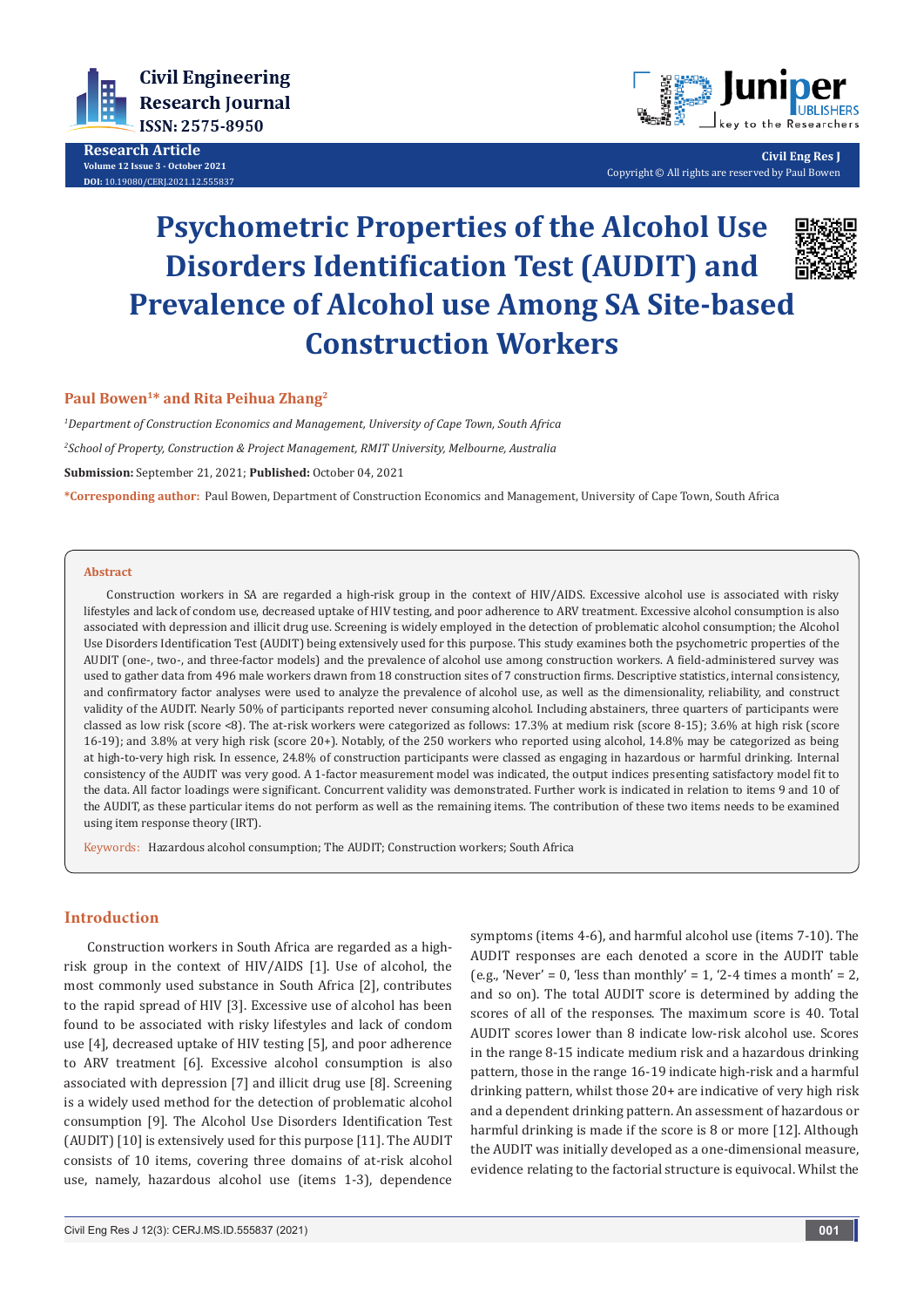one-dimensional factorial structure has been supported by some studies [13,14,15], numerous other studies have favored a multidimensional factorial structure [16,17]. For example, Bergman & Källmén [18], employing CFA to compare one-, two-, and threefactor solutions for a Swedish general population, reported the superiority of multiple factor models over a single-factor model. Tetrick [19] and Depaoli et al. [20] emphasize the pivotal role the measurement of occupational health psychology constructs plays in improving our understanding of occupational health and well-being, and its importance in the design, evaluation, and implementation of interventions in improving employees' and organizations' well-being. Given the behavioral associations between the use and abuse of alcohol, risky sexual behaviour, and HIV/AIDS, it is considered necessary to examine both the psychometric properties of the AUDIT as well as estimate the prevalence of alcohol use among construction workers. This is important in terms of targeted management interventions employers can offer.

#### **Table 1:** Scale Items for the AUDIT.

### **Method**

### **Participants and setting**

Data were collected from site-based construction employees (n=556), comprising unskilled and skilled workers, and site office-based staff. Participants were drawn from 18 construction sites in the Western Cape, involving 7 construction firms. Of these, 496 were deemed suitable for analysis. The AUDIT data were determined to be positively skewed (non-normally distributed). The demographic characteristics of participants are given below.

### **Measures**

Items comprising the AUDIT, their response options, and associated scoring regimen are depicted in Table 1. Concurrent validity of the AUDIT was assessed using the 1 factor, 10-item Center for Epidemiologic Studies Depression (CES-D-10) Scale [21,22] ( $\alpha$  = .89) and the 1 factor, 11-item Drug Use Disorders Identification Test (DUDIT) [23,24] ( $\alpha$  = .93).

| <b>Construct and Items</b>                                                                                          | <b>Response Options and Scoring</b> |  |  |  |  |
|---------------------------------------------------------------------------------------------------------------------|-------------------------------------|--|--|--|--|
| (a) Alcohol Consumption                                                                                             |                                     |  |  |  |  |
|                                                                                                                     | $0 =$ Never (Skip to the end)       |  |  |  |  |
|                                                                                                                     | $1 =$ Monthly or less               |  |  |  |  |
| 1. How often do you have a drink containing alcohol?                                                                | $2 = 2-4$ times a month             |  |  |  |  |
|                                                                                                                     | $3 = 2-3$ times a week              |  |  |  |  |
|                                                                                                                     | $4 = 4$ or more times a week        |  |  |  |  |
|                                                                                                                     | $0 = 1$ or 2                        |  |  |  |  |
|                                                                                                                     | $1 = 3$ or 4                        |  |  |  |  |
| 2. How many drinks containing alcohol do you have on a typical day when you are drinking?                           | $2 = 5$ or 6                        |  |  |  |  |
|                                                                                                                     | $3 = 7, 8, or 9$                    |  |  |  |  |
|                                                                                                                     | $4 = 10$ or more                    |  |  |  |  |
|                                                                                                                     | $0 =$ Never                         |  |  |  |  |
| 3. How often do you have six or more drinks on one occasion?                                                        | $1 =$ Less than monthly             |  |  |  |  |
|                                                                                                                     | $2 =$ Monthly                       |  |  |  |  |
|                                                                                                                     | $3 = \text{Weekly}$                 |  |  |  |  |
|                                                                                                                     | $4 =$ Daily or almost daily         |  |  |  |  |
| (b) Alcohol Dependence                                                                                              |                                     |  |  |  |  |
| 4. How often during the last year have you found that you were not able to stop drinking once<br>you had started?   | As per item 3                       |  |  |  |  |
| 5. How often during the last year have you failed to do what was normally expected from you<br>because of drinking? | As per Item 3                       |  |  |  |  |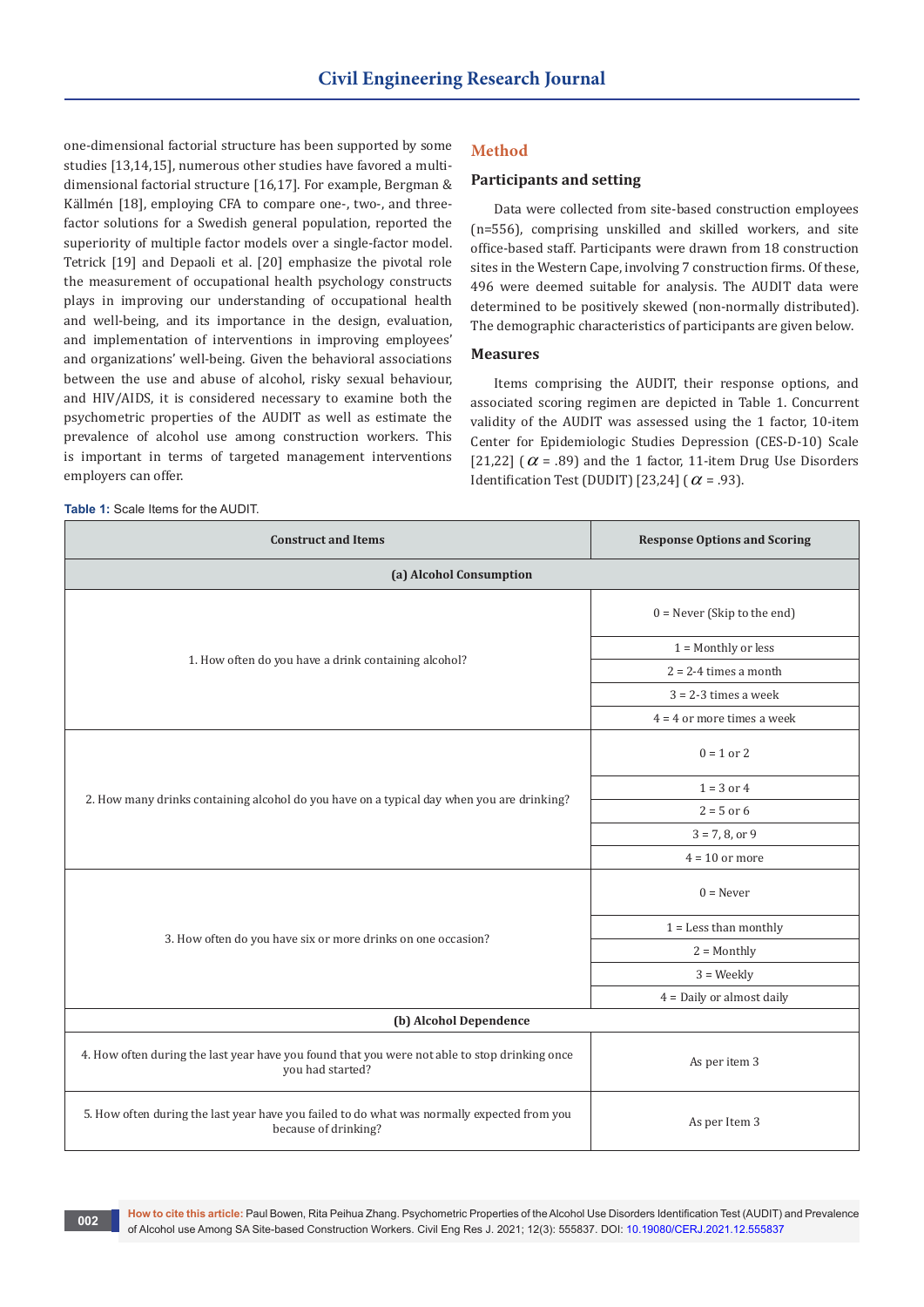| 6. How often during the last year have you needed a first drink in the morning to get yourself<br>going after a heavy drinking session? | As per Item 3                        |  |  |  |  |
|-----------------------------------------------------------------------------------------------------------------------------------------|--------------------------------------|--|--|--|--|
| (c) Harmful Alcohol Use                                                                                                                 |                                      |  |  |  |  |
| 7. How often during the last year have you had a feeling of guilt or remorse after drinking?                                            | As per Item 3                        |  |  |  |  |
| 8. How often during the last year have you been unable to remember what happened the night<br>before because you had been drinking?     | As per Item 3                        |  |  |  |  |
| 9. Have you or someone else been injured as a result of your drinking?                                                                  | $0 = No$                             |  |  |  |  |
|                                                                                                                                         | $2 = Yes$ , but not in the last year |  |  |  |  |
|                                                                                                                                         | $4$ = Yes, during the last year      |  |  |  |  |
| 10. Has a relative or friend or doctor or another health worker been concerned about your drink-<br>ing or suggested you cut down?      | $0 = No$                             |  |  |  |  |
|                                                                                                                                         | $2 = Yes$ , but not in the last year |  |  |  |  |
|                                                                                                                                         | $4$ = Yes, during the last year      |  |  |  |  |

**Note**: Score range of AUDIT: 0–40. Scoring the level of risk: 0-7 (low risk of harm); 8-15 (moderate risk of harm); 16-19 (high-risk or harmful level); and 20 or more (dependence likely).

### **Analysis**

Descriptive, bivariate, and multivariate analyses were performed. Unweighted scale scores were created by summating the scores of the 10 constituent AUDIT items. Internal consistency (reliability) was determined using Cronbach's alpha and correlation analysis was performed to assess the magnitude, direction, and significance of associations between the factors of interest. Confirmatory factor analyses (CFA) using AMOS ver. 27 were undertaken to verify the factorial structure of the AUDIT, using the model fit indices shown in Table 2. It is suggested that the factorial structure of the AUDIT may vary depending on the

population of the study [25]. For this reason, the one-, two-, and three-factor models of the AUDIT were tested. Finally, concurrent validity was assessed. The 3-factor model reflects the three conceptual domains of at-risk alcohol use as noted above (items 1-3; 4-6; 7-10). The 2-factor model reflects one factor comprising the consumption items (items 1-3), and a second factor consisting of items reflecting alcohol-related consequences (items 4-10). The 1-factor model comprised the full set of 10 items, aligning with the notion of a total AUDIT score. Correlations among factors were assessed for the two- and three-factor models.

**Table 2:** CFA analyses of the three AUDIT models (n=496).

|                | <b>Factor Loadings (Standardized Regression Coefficients)</b> |           |      |           |      |      |
|----------------|---------------------------------------------------------------|-----------|------|-----------|------|------|
| Item No.       | 1 Factor                                                      | 2 Factors |      | 3 Factors |      |      |
| $\mathbf{1}$   | 0.66                                                          | 0.93      |      | 0.93      |      |      |
| 2              | 0.55                                                          | 0.77      |      | 0.77      |      |      |
| 3              | 0.58                                                          | 0.89      |      | 0.89      |      |      |
| $\overline{4}$ | 0.72                                                          |           | 0.73 |           | 0.73 |      |
| 5              | 0.83                                                          |           | 0.83 |           | 0.85 |      |
| 6              | 0.79                                                          |           | 0.78 |           | 0.79 |      |
| 7              | 0.74                                                          |           | 0.73 |           |      | 0.79 |
| 8              | 0.68                                                          |           | 0.69 |           |      | 0.71 |
| 9              | 0.43                                                          |           | 0.42 |           |      | 0.46 |
| 10             | 0.40                                                          |           | 0.40 |           |      | 0.44 |
| Reliability    | 0.89                                                          | 0.89      | 0.85 | 0.89      | 0.83 | 0.75 |
|                | <b>Estimated Correlations Among Factors</b>                   |           |      |           |      |      |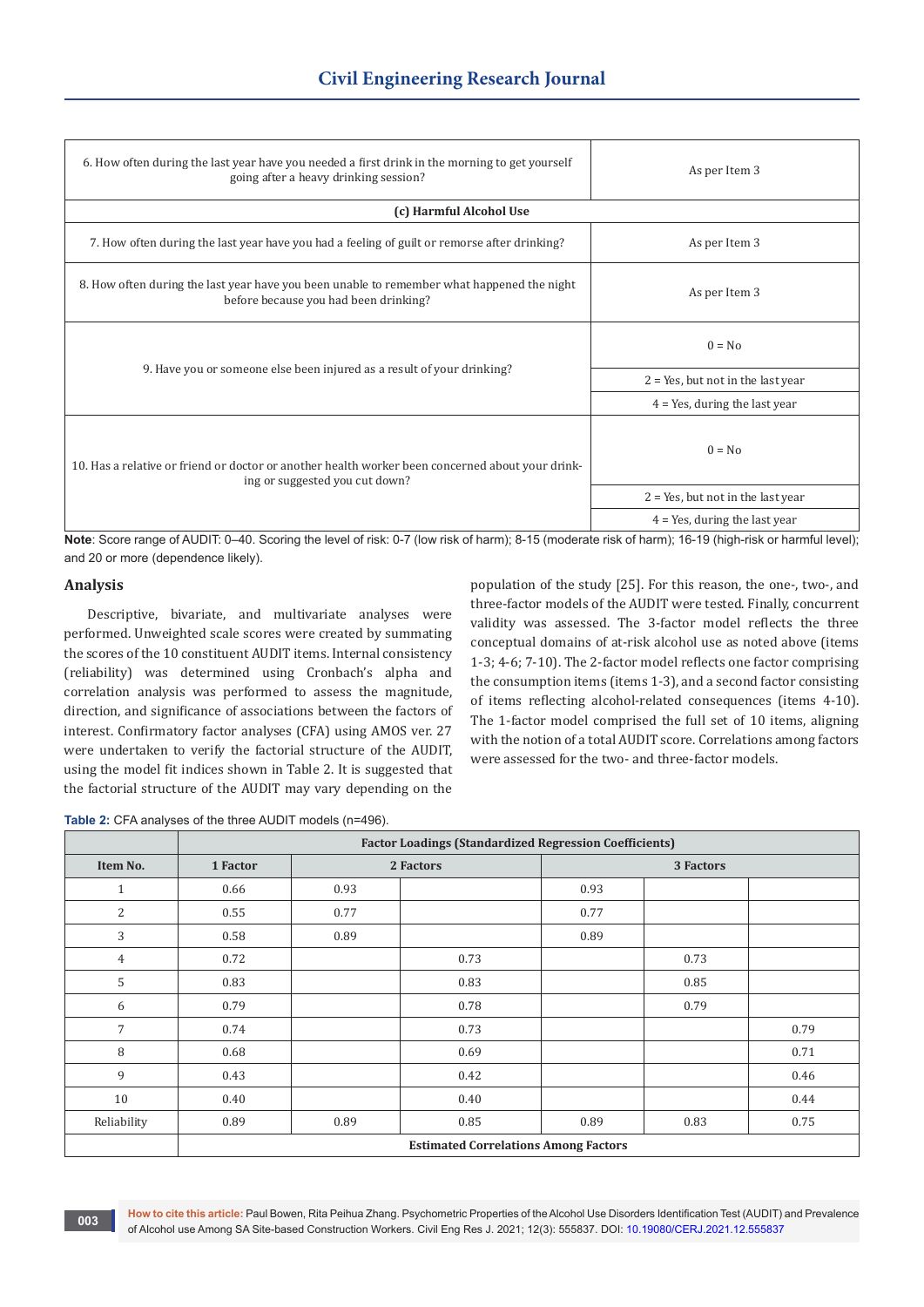# **Civil Engineering Research Journal**

| F1 and F2              |                                                         | 0.69               | 0.68               |  |  |  |
|------------------------|---------------------------------------------------------|--------------------|--------------------|--|--|--|
| F1 and F3              |                                                         |                    | 0.67               |  |  |  |
| F2 and F3              |                                                         |                    | 0.90               |  |  |  |
|                        | <b>Model Fit Indices</b>                                |                    |                    |  |  |  |
| Fit Index              | $1\mbox{ Factor}$                                       | 2 Factors          | 3 Factors          |  |  |  |
| $\chi^2$               | 117.417                                                 | 121.704<br>109.827 |                    |  |  |  |
| df                     | $30\,$                                                  | 31                 | 30                 |  |  |  |
| $\chi^2 / \frac{df}{}$ | 3.914                                                   | 3.926              | 3.661              |  |  |  |
| p-value                | 1001                                                    | 1001               | $-.001$            |  |  |  |
| IFI                    | 0.968                                                   | 0.967              | 0.971              |  |  |  |
| TLI                    | 0.951                                                   | 0.951              | 0.956              |  |  |  |
| <b>CFI</b>             | 0.968                                                   | 0.966              | 0.970              |  |  |  |
| <b>RMSEA</b>           | .077 (.062-.092)                                        | .077 (.063-.091)   | .073 (.059-.088)   |  |  |  |
| SRMR                   | 0.034                                                   | 0.034              | 0.031              |  |  |  |
| Hoelter (95%)          | 185                                                     | 183                | 198                |  |  |  |
|                        | <b>Model Comparisons</b>                                |                    |                    |  |  |  |
| Model                  | $\frac{\Delta \chi^2}{\Delta df}$ difference<br>testing | p-value            | $\Delta {\rm CFI}$ |  |  |  |
| 1 vs. 2 Factors        | $-4.287(1)$                                             | $< .05$            | $-0.002$           |  |  |  |
| 2 vs. 3 Factors        | 11.877(1)                                               | $-.001$            | 0.004              |  |  |  |

**Note**: Seven critical fit indices were applied to determine the degree of fit of the measurement models as follows (with index values reflecting good model fit indicated in parenthesis): <sup>x 2</sup> df ratio (< 4); p-value (> .05); Incremental Fit Index (IFI ≥ .95); Tucker Lewis Index (TLI ≥ .95); Comparative Fit Index (CFI ≥ .95); Root-Mean-Square Error of Approximation (RMSEA < .08); Standardized Root Mean Square Residual (SRMR < .08); and Hoelter critical N (CN > 200). Model improvements and parsimony were tested using the Chi-Square Difference Test. Error term correlations:

1-Factor Model: Error term correlations between err1and err2; err2 and err3; and err1 and err3; and err8 and err10; and err9 and err10.

2-Factor Model: Error term correlations between err7 and err9; err8 and err10; and err9 and err10.

3-Factor Model: Error term correlations between err8 and err10; and err9 and err10.

# **Results**

# **Worker characteristics**

Participants were male, 'Black' African (59.3%), with ages ranging from  $18 - 67$  years (M= 35.6; SD=10.1) with a median of 34 years. Most workers were married or living with a partner (48.2%), followed by single persons (43.9%). The remainder were widowed, separated, or divorced. A majority (59.7%) did not possess a matric (school leaving qualification), with less than a quarter (24.1%) claiming to have completed matric. General workers (labourers) were the predominant occupational group (50.4%), followed by skilled workers (14.5%). Supervisory staff accounted for 10.7%. The majority of workers were employed on either a permanent monthly contract (24.8%), a fixed term monthly contract (23.8%), a permanent hourly contract (22.3%),

or a fixed term hourly contract (16%). In this context, 'permanent' refers to the core, retained workforce of the firm, whereas hourly contracts refer to casual workers.

# **Assessment of the one-, two-, and three-factor models of the AUDIT**

The results of the CFA analyses are depicted in Table 2. The one-factor model indicated satisfactory fit to the data,  $\chi^2/df = 3.914$ , CFI = 0.968, RMSEA = 0.077, Hoelter (95%) = 185, and reliability of  $\alpha$  = 0.89. Error term correlations were permitted as indicated in Table 2 due to overlaps in these items. This is not problematic as they are conceptualized as part of the same factor (or sub-factors) as the case may be. Item loadings were satisfactory to good, except for items 9 and 10 (< .50). The fit of the two-factor model was very similar to that of the one-factor model, with  $\chi^2/df = 3.926$ , CFI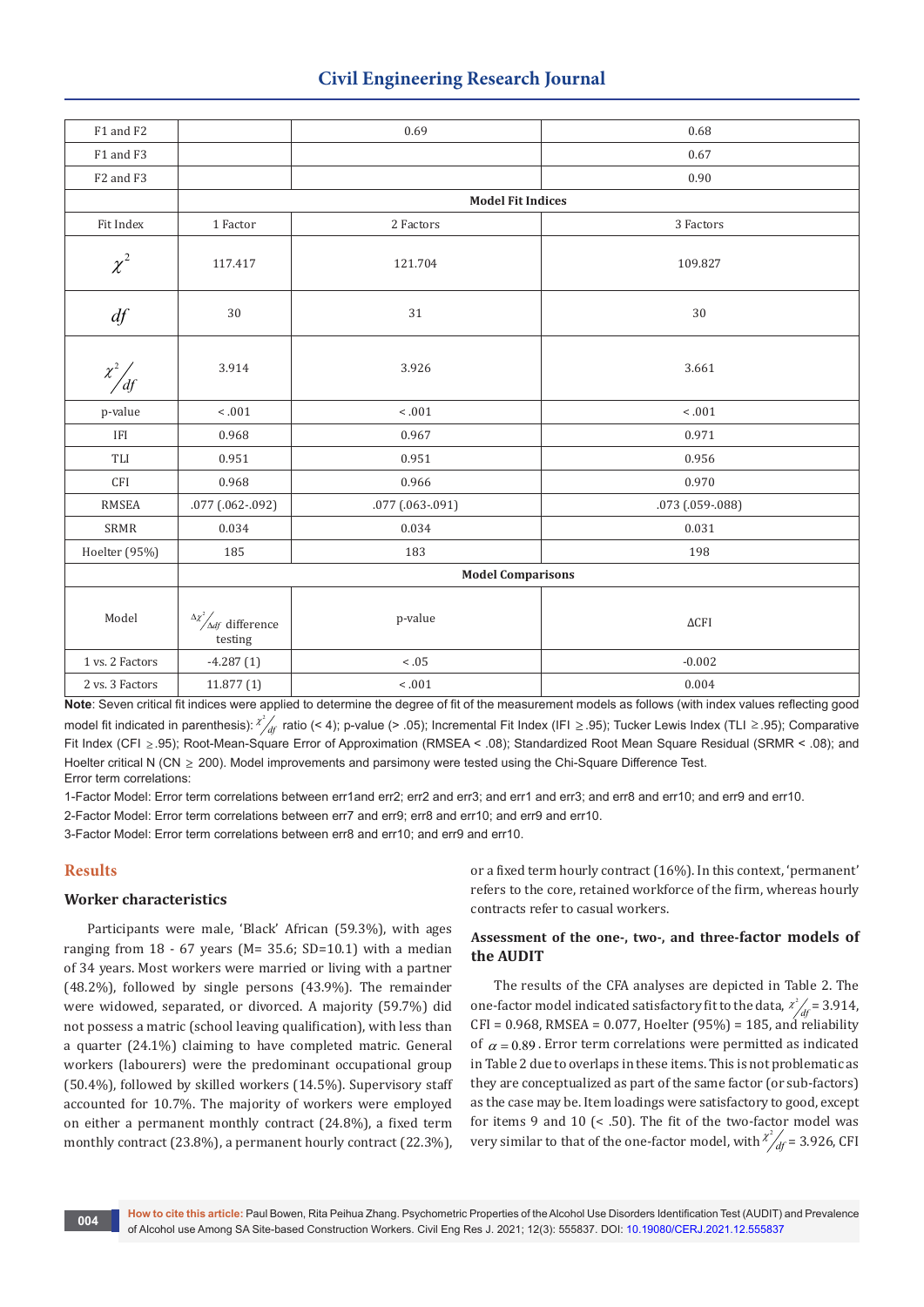$= 0.966$ , RMSEA = 0.077, and Hoelter (95%) = 183 and reliability of  $\alpha$  = 0.89 for the drinking habits factor and  $\alpha$  = 0.85 for the consequences factor. The estimated correlation between the two factors was strong (0.69). Item loadings were good, again with the exception of items 9 and 10 (< .50). The Chi-square change between the two-factor model and the one-factor model was negative, suggesting a deterioration instead of an improvement, lending support to a one-factor model.

The fit of the three-factor model was very similar to both previous models, with  $\chi^2/4f = 3.661$ , CFI = 0.970, RMSEA = 0.073, and an improved Hoelter (95%) = 198. However, in contrast to the good reliability reflected in the previous two models, the threefactor model indicated  $\alpha$  = 0.89 for the drinking habits factor,  $\alpha$  = 0.83 for the dependencies factor, and a comparatively low  $\alpha$  = 0.75 for the harmful alcohol use factor. The estimated correlations between the three factors were all strong: 0.68 between factors 1 and 2, 0.67 between factors 1 and 3, and 0.90 between factors 2 and 3. This latter correlation is very high, suggesting that the second and third factors show poor discriminant validity and should be grouped together [26], thus disapproving a three-factor structure. Item loadings were good, again with the exception of items 9 and 10 (< .50). The Chi-square Difference Test indicated that the three-factor model was a significant improvement upon the two-factor model, albeit very modest.

Both the similarity of the fit indices of the three models, and the chi-square change statistics, indicate supporting a onefactor structure for the AUDIT, thus aligning with a number of previous studies [13,14,15]. In contrast, our results do not align with studies favouring a two-factor [27,25,28] or threefactor [29,30] AUDIT framework, respectively. This has practical implications. As the total sum of the AUDIT is typically used as a cut-off score to indicate potentially excessive alcohol use [12], this is only appropriate if the AUDIT can be considered onedimensional. Given the present results favouring a one-factor AUDIT structure, a sum score can continue to be considered as an appropriate indicator of problematic drinking. This decision aligns with the literature, where it is shown that samples with a low prevalence of alcohol dependence report multiple-factor structures for the AUDIT, compared to samples with a high prevalence of alcohol dependence where the AUDIT showed a single factor structure (see Moehring et al. [28]) This is relevant as it will be shown below that the alcohol consumption of male construction workers is higher than that of males in the general population [31]. Having established a satisfactory factorial structure for the AUDIT, the concurrent validity of the AUDIT was examined. The AUDIT was shown to be positively associated with both drug use (DUDIT) (r=.30, p<.001) and depression (CESD-D-10) (r=.15, p<.001), indicative of concurrent validity. The magnitude of AUDIT's association with DUDIT was medium and with depression (CESD-D-10) was small. Having explored the psychometric properties of the AUDIT, it was then used to

estimate the prevalence of hazardous or harmful drinking among construction workers in Cape Town.

### **Alcohol consumption**

Nearly 50% (n=246) of participants reported that they never consume alcohol. Including these abstainers, a total of 373 (75.2%) participants were classed as low risk (score <8). The at-risk workers were categorized as follows: 17.3% (n=86) at medium risk (score 8-15); 3.6% (n=18) at high risk (score 16- 19); and 3.8% (n=19) at very high risk (score 20+). However, of the 250 workers who reported using alcohol, 37 (14.8%) may be categorized as being at high-to-very high risk. In essence, 24.8% (n=123) of construction participants were classed as engaging in hazardous or harmful drinking. This information provides pointers for targeted interventions by employers.

### **Discussion**

A one-factor structure of the AUDIT is supported in this study, which aligns with the results from studies using samples with a high prevalence of alcohol dependence [14]. Indeed, construction workers have been consistently identified as an occupation group with elevated risks of alcohol use problems [32,33]. In this study, current alcohol use was reported by 50.4% of male construction workers, markedly higher than the 41.5% prevalence estimate reported by Peltzer et al. [31] in respect of males in the general South African population. Peltzer et al. [31] also noted that hazardous or harmful drinking was reported by 17% of men, whereas in the current study it was reported by nearly a quarter of male construction workers (24.8%). This does not bode well for the health of such workers classified as hazardous or harmful drinkers, nor for their employer organizations. Alcohol consumption problems can cause short-term absenteeism (e.g., due to 'hangovers') and long-term absenteeism (e.g., due to alcohol- related injuries and accidents, as well as incapacitation), which lead to substantial productivity loss and financial costs [34]. This is cause for concern and calls for effective targeted interventions by construction employers.

The identification of a one-dimensional structure of AUDIT in this study supports the conventional adoption of AUDIT as a screening instrument for detecting at-risk alcohol drinking [12]. Construction employers can therefore use the AUDIT to screen for hazardous or harmful drinking among construction workers for intervention purposes. Traditionally, workplace alcohol screening and interventions focus on individuals. Employers use alcohol screening to identify workers with problematic alcohol consumption for behavioral control and change, for example, through sanctions or education programs [35]. However, research evidence shows that risky alcohol consumption by construction workers is associated with not only individual characteristics (e.g., low education, norms and attitudes toward alcohol, socialeconomic status) but also a variety of organizational factors such as workplace psychosocial environment (e.g., abusive supervisory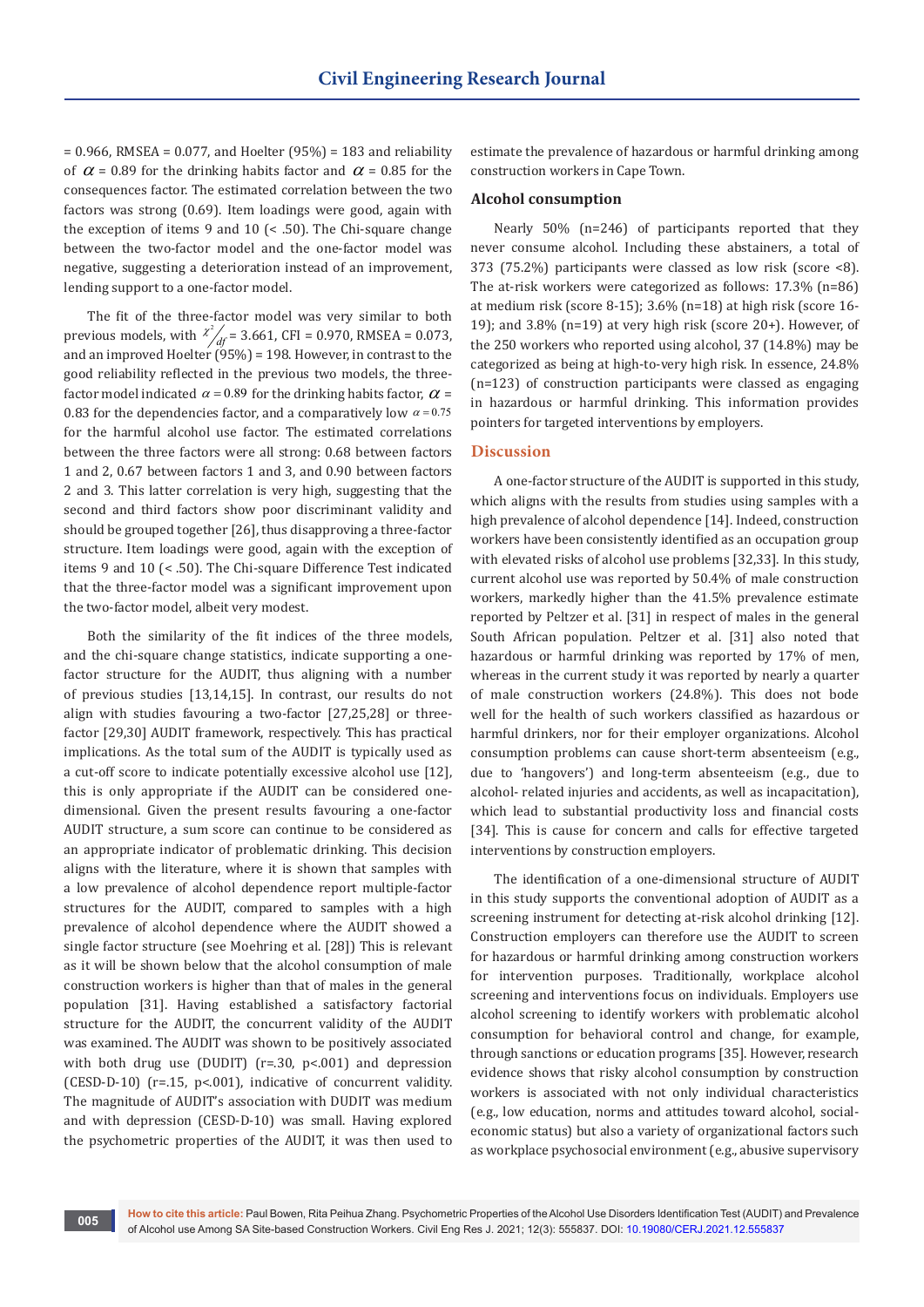leadership, high workload, high work stress, low social support, low work control), employment quality (e.g., job insecurity, shift work), and normative influences (e.g., workplace drinking norms, use alcohol to unwind after work) [36]. It is recommended that alcohol intervention strategies should be multifaceted and supplementary, changing individual alcohol-related beliefs and behaviours as well as addressing factors relating to workplace culture and work conditions [37].

Despite the AUDIT exhibiting good psychometric properties regarding internal reliability, factorial structure, and concurrent validity in this study, items 9 and 10 of the scale do not perform as well as the remaining items in terms of factor loadings. A similar phenomenon was also detected by Doyle et al. [25], where low factor loadings were reported for items 9 and 10 in different factorial structures across different samples. This phenomenon can possibly be explained by two reasons. First, the consequences depicted in items 9 (i.e., drinking-related injury) and 10 (i.e., others' concerns about drinking) are extremely severe and thus are low probability events. Second, while all other items assess participants' own experiences, items 9 and 10 assess the experiences and reactions of other people. The way that the two items were constructed may have led participants to respond to these two items differently compared to the other eight items. It is recommended that the performances of these two items be further examined using the assessment technique of item response theory (IRT), which assesses item properties within and across individuals.

# **Conclusion**

The AUDIT demonstrates promise as a valid, reliable, onefactor scale to measure hazardous or harmful drinking by construction workers. The elevated level of current alcohol consumption by male construction workers, coupled with the greater degree to which workers in the industry engage in hazardous or harmful drinking compared to males in the general population, is cause for concern. Multifaceted interventions by construction organizations are required to change alcoholrelated beliefs and behaviours of high-risk drinkers and to create a working environment with a positive workplace culture, good work conditions, and a high awareness of the problems associated with harmful or hazardous drinking. Future studies would usefully be directed at assessing the impact of problem drinking in the construction industry, possibly in terms of health and safety issues, productivity, and social concerns, amongst others.

### **References**

- 1. [Bowen PA, Dorrington R, Distiller G, Lake H, Besesar S \(2008\) HIV/](https://www.tandfonline.com/doi/abs/10.1080/01446190802061225) [AIDS in the South African construction industry: an empirical study.](https://www.tandfonline.com/doi/abs/10.1080/01446190802061225)  [Construction Management and Economics 26\(8\): 827-839.](https://www.tandfonline.com/doi/abs/10.1080/01446190802061225)
- 2. [Shisana O, Stoker D, Simbayi LC, Orkin O, Bezuidenhout F, et al. \(2004\)](https://pubmed.ncbi.nlm.nih.gov/15150943/)  [South African National Household Survey of HIV/AIDS Prevalence,](https://pubmed.ncbi.nlm.nih.gov/15150943/)  [Behavioural Risks and Mass Media Impact: detailed methodology and](https://pubmed.ncbi.nlm.nih.gov/15150943/)  [response rate results. South African Medical Journal 94\(4\): 283-288.](https://pubmed.ncbi.nlm.nih.gov/15150943/)
- 3. [Kalichman SC, Simbayi LC, Vermaak R, Cain D, Jooste S, et al. \(2007\)](https://pubmed.ncbi.nlm.nih.gov/17325606/)  [HIV/AIDS risk reduction counseling for alcohol using sexually](https://pubmed.ncbi.nlm.nih.gov/17325606/)  [transmitted infections clinic patients in Cape Town, South Africa.](https://pubmed.ncbi.nlm.nih.gov/17325606/)  [Journal of Acquired Immune Deficiency Syndrome 44\(5\): 594-600.](https://pubmed.ncbi.nlm.nih.gov/17325606/)
- 4. [Parry CDH, Plüddemann A, Steyn K, Bradshaw D, Norman R, et al.](https://pubmed.ncbi.nlm.nih.gov/15830908/)  [\(2005\) Alcohol use in South Africa: Findings from the first demographic](https://pubmed.ncbi.nlm.nih.gov/15830908/)  [and health survey \(1998\). Journal of Studies on Alcohol 66\(1\): 91-97.](https://pubmed.ncbi.nlm.nih.gov/15830908/)
- 5. Jooste S, Mabaso M, North A, Shean Y, Simbayi LC (2020) Socioeconomic Status and Associated Factors in the Uptake of HIV Testing: Findings from the South African Population-based National Household Survey Conducted in 2017. BMC Public Health.
- 6. [Kader R, Govender R, Seedat S, Koch JR, Parry C \(2015\) Understanding](https://journals.plos.org/plosone/article?id=10.1371/journal.pone.0125088)  [the Impact of Hazardous and Harmful Use of Alcohol and/or Other](https://journals.plos.org/plosone/article?id=10.1371/journal.pone.0125088)  [Drugs on ARV Adherence and Disease Progression. PLoS ONE 10\(5\):](https://journals.plos.org/plosone/article?id=10.1371/journal.pone.0125088)  [e0125088.](https://journals.plos.org/plosone/article?id=10.1371/journal.pone.0125088)
- 7. [Kuria MW, Ndetei DM, Obot IS, Khasakhala LI, Bagaka BM, et al. \(2012\)](https://pubmed.ncbi.nlm.nih.gov/23738204/)  [The Association between Alcohol Dependence and Depression before](https://pubmed.ncbi.nlm.nih.gov/23738204/)  [and after Treatment for Alcohol Dependence. International Scholarly](https://pubmed.ncbi.nlm.nih.gov/23738204/)  Research Notices, Vol. 2021.
- 8. [Kalichman SC, Simbayi LC, Kagee A, Toefy Y, Cain D, et al. \(2006\)](https://pubmed.ncbi.nlm.nih.gov/16213078/)  [Association of poverty, substance use, and HIV transmission risk](https://pubmed.ncbi.nlm.nih.gov/16213078/)  [behaviors in three South African communities. Social Science and](https://pubmed.ncbi.nlm.nih.gov/16213078/)  [Medicine 62\(7\): 1641-1649.](https://pubmed.ncbi.nlm.nih.gov/16213078/)
- 9. [Wolford GL, Rosenberg SD, Drake RE, Mueser KT, Oxman TE et al.](https://psycnet.apa.org/buy/1999-01804-007)  [\(1999\) Evaluation of methods for detecting substance use disorder in](https://psycnet.apa.org/buy/1999-01804-007)  [persons with severe mental illness. Psychology of Addictive Behaviors](https://psycnet.apa.org/buy/1999-01804-007)  [13\(4\): 313-326.](https://psycnet.apa.org/buy/1999-01804-007)
- 10. [Saunders JB, Aasland OG, Babor TF, de la Fuente JR, Grant M \(1993\)](https://pubmed.ncbi.nlm.nih.gov/8329970/)  [Development of the Alcohol Use Disorders Identification Test \(AUDIT:](https://pubmed.ncbi.nlm.nih.gov/8329970/)  [WHO Collaborative Project on Early Detection of Persons with Harmful](https://pubmed.ncbi.nlm.nih.gov/8329970/)  [Alcohol Consumption-II. Addiction 88\(6\): 791-804.](https://pubmed.ncbi.nlm.nih.gov/8329970/)
- 11. [Berner MM, Kriston L, Bentele M, Härter M \(2007\) The alcohol use](https://pubmed.ncbi.nlm.nih.gov/17446987/)  [disorders identification test for detecting at-risk drinking: a systematic](https://pubmed.ncbi.nlm.nih.gov/17446987/)  [review and meta-analysis. Journal of Studies on Alcohol and Drugs](https://pubmed.ncbi.nlm.nih.gov/17446987/)  [68\(3\): 461-473.](https://pubmed.ncbi.nlm.nih.gov/17446987/)
- 12. Babor TF, Higgins-Biddle JC, Saunders JB, Monteiro MG (2001) AUDIT: The Alcohol Use Disorders Identification Test: Guidelines for use in primary care. Second edition World Health Organization Department of Mental Health and Substance Dependence.
- 13. [Carey KB, Carey MP, Chandra PS \(2003\) Psychometric evaluation of](https://www.ncbi.nlm.nih.gov/pmc/articles/PMC2441940/)  [the alcohol use disorders identification test and short drug abuse](https://www.ncbi.nlm.nih.gov/pmc/articles/PMC2441940/)  [screening test with psychiatric patients in India. Journal of Clinical](https://www.ncbi.nlm.nih.gov/pmc/articles/PMC2441940/)  [Psychiatry 64\(7\): 767-774.](https://www.ncbi.nlm.nih.gov/pmc/articles/PMC2441940/)
- 14. [Skipsey K, Burleson JA, Kranzler HR \(1997\) Utility of the AUDIT for](https://www.sciencedirect.com/science/article/abs/pii/S0376871697013537)  [identification of hazardous or harmful drinking in drug-dependent](https://www.sciencedirect.com/science/article/abs/pii/S0376871697013537)  [patients. Drug and alcohol dependence 45\(3\): 157-163.](https://www.sciencedirect.com/science/article/abs/pii/S0376871697013537)
- 15. [Skogen SC, Thørrisen MM, Olsen E, Hesse M, Aas RW \(2019\) Evidence](https://www.sciencedirect.com/science/article/pii/S0376871619302133)  [for essential unidimensionality of AUDIT and measurement invariance](https://www.sciencedirect.com/science/article/pii/S0376871619302133)  [across gender, age and education. Results from the WIRUS study. Drug](https://www.sciencedirect.com/science/article/pii/S0376871619302133)  [and Alcohol Dependence 202: 87-92.](https://www.sciencedirect.com/science/article/pii/S0376871619302133)
- 16. [Lima CT, Freire AC, Silva AP, Teixeira RM, Farrell M, et al. \(2005\)](https://pubmed.ncbi.nlm.nih.gov/16143704/)  [Concurrent and construct validity of the audit in an urban Brazilian](https://pubmed.ncbi.nlm.nih.gov/16143704/)  [sample. Alcohol and Alcoholism 40\(6\): 584-589.](https://pubmed.ncbi.nlm.nih.gov/16143704/)
- 17. [von der Pahlen B, Santtila P, Witting K, Varjonen M, Jern P, et al.](https://pubmed.ncbi.nlm.nih.gov/18612579/)  [\(2008\) Factor structure of the alcohol use disorders identification test](https://pubmed.ncbi.nlm.nih.gov/18612579/)  [\(AUDIT\) for men and women in different age groups. Journal of Studies](https://pubmed.ncbi.nlm.nih.gov/18612579/)  [on Alcohol and Drugs 69\(4\): 616-621.](https://pubmed.ncbi.nlm.nih.gov/18612579/)
- 18. [Bergman H, Källmén H \(2002\) Alcohol use among Swedes and a](https://pubmed.ncbi.nlm.nih.gov/12003912/)  [psychometric evaluation of the alcohol use disorders identification](https://pubmed.ncbi.nlm.nih.gov/12003912/)  [test. Alcohol Alcohol 37\(3\): 245-251.](https://pubmed.ncbi.nlm.nih.gov/12003912/)